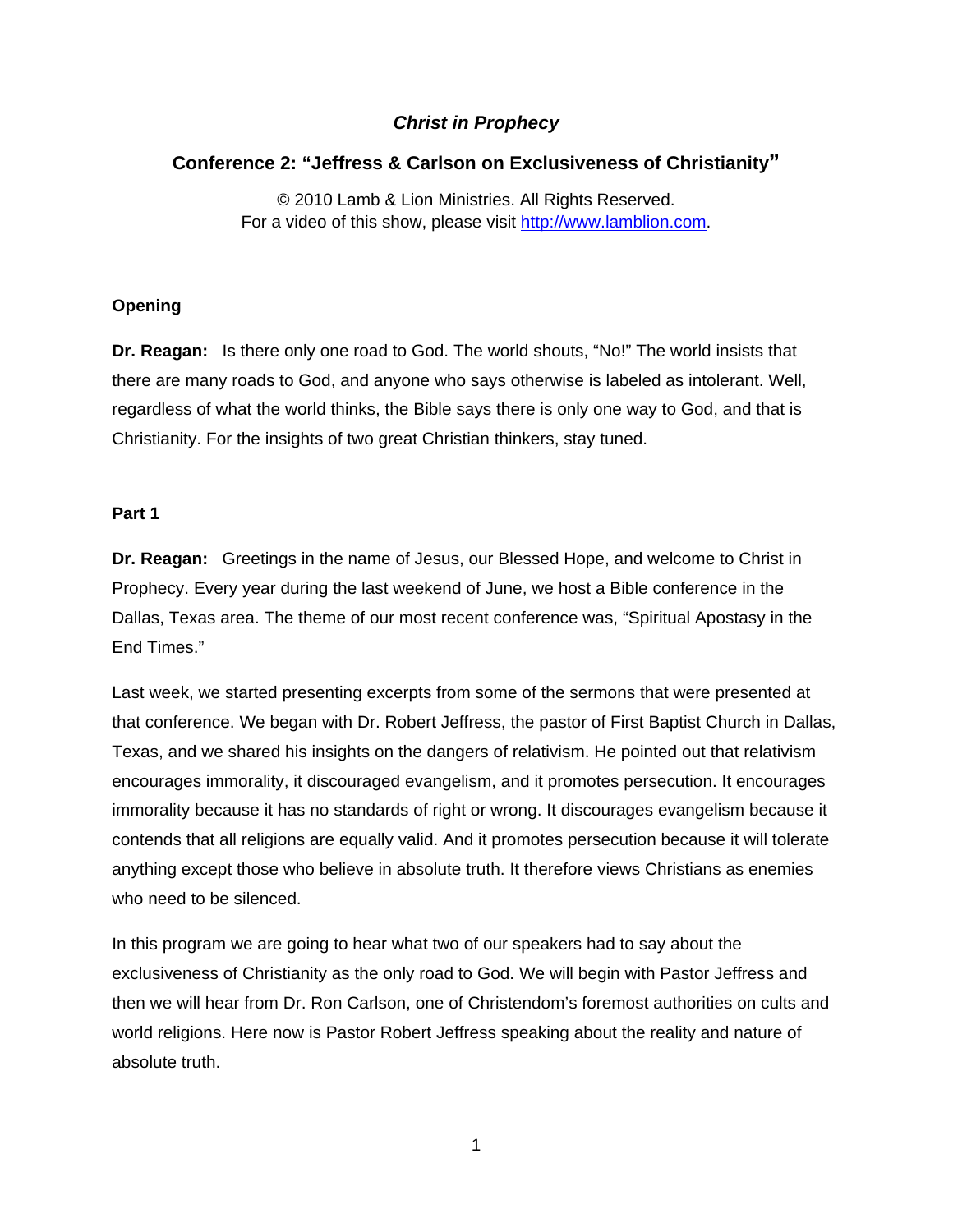#### **Dr. Jeffress Presentation**

**Dr. Jeffress:** There are three things we need to understand about absolute truth. And I want you to write them down if you can because this is necessary to understand about absolute truth if we are going to stand up for it. The first proposition is: absolute truth is universal. That is the absolute truths of God's Word applied to everyone. And is amazing to me how many intelligent people can't grasp that truth.

 Sometimes on my way to work I listen to Mark Davis on WBAP and Mark Davis is a Christian. One time this caller called in and the issue being discussed was whether or not the Ten Commandments should be displayed in the public schools. And this caller who is a Christian called in and said, "Well Mark I believe we ought to display the Ten Commandments because they apply to everyone, they apply to everyone." And Mark Davis said, "Well you and I are of the same faith and we believe they apply to everyone, but not everyone believes like we do." And the caller said, "Well that is the point Mark, even though they may not believe it applies to them, it still applies to them." And Mark Davis said, "Well you and I believe that way but they don't believe that way." And down and down and down it went. You see we have to understand that absolute truth applies to everyone whether they believe it or not.

You know if I get up and stand on top of this Cornerstone Baptist Church on the roof and I say, "You know what? I don't believe in the Law of Gravity. I am going to jump off, and I am going to fly down to First Baptist Dallas." What is going to happen to me if I jump off this roof? Let me tell you what it doesn't matter if I believe in gravity or not the Law of Gravity is going to grab hold and grab me down to the ground. Truth applies to everyone whether they believe it does or not. And you see this idea of relativism in so many different places.

I remember watching the great worship service after 9/11 at the National Cathedral. And I remember a great Christian leader we all know stand up and in that service he had the guts to mention the name of Jesus of Christ which I was glad. And then he completely wimped out, he said, "Jesus Christ who is the Messiah to those of us who believe in Him." Ladies and gentlemen, Jesus Christ is the Messiah whether you believe in Him or not. He is the Lord of Lord and the King of Kings. Absolute truth is universal.

Number two we have to understand that absolute truth is revealed, it is revealed. You see relativist believe that truth is something we construct and every society or culture comes up with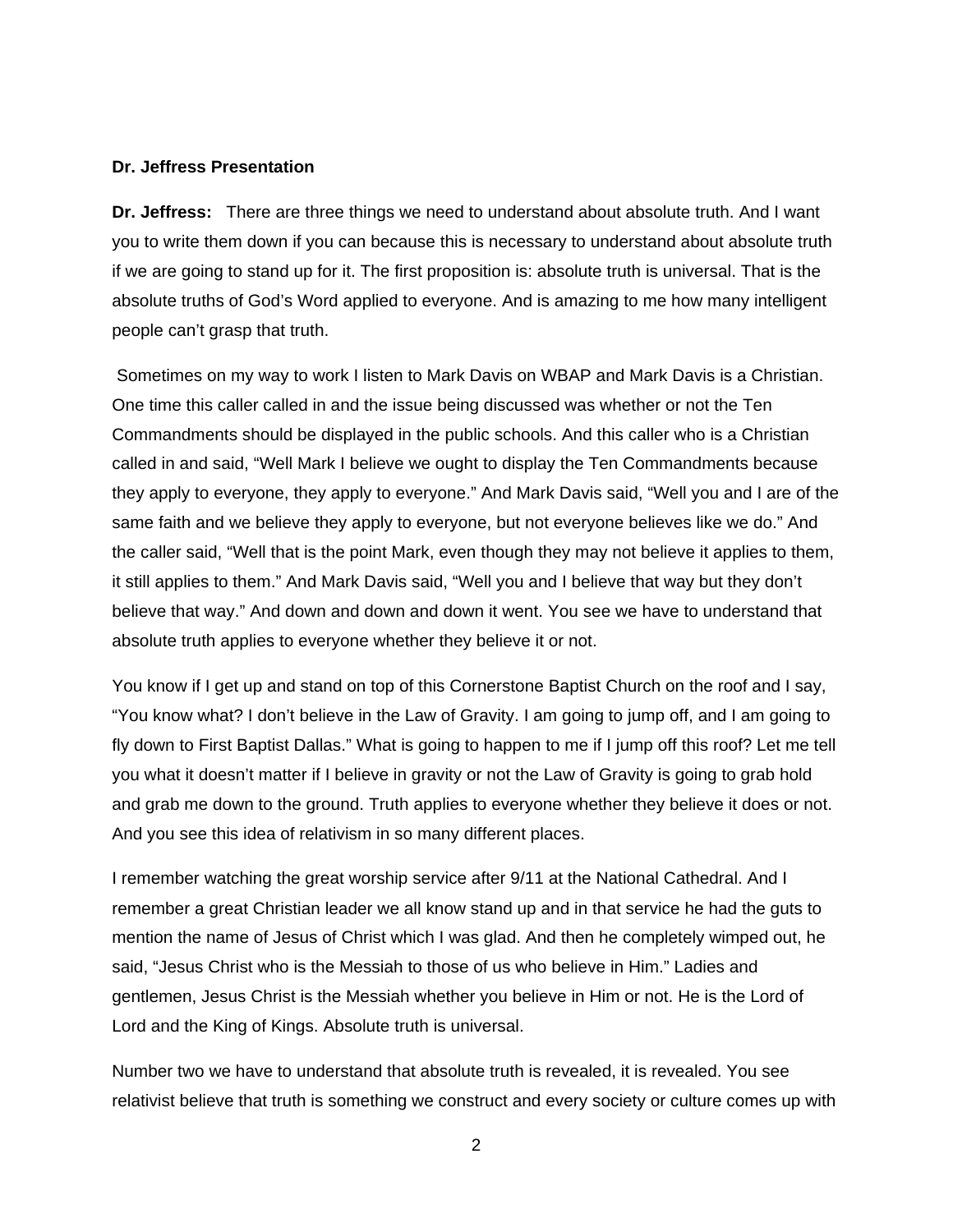its own truth that has constructed. But we believe that absolute truth is revealed, it is something that we received.

And I know, by the way, I was on Fox a few weeks ago and the topic of discussion was the rebuilding of the Republican Party. And they said, "Pastor what do you think needs to be done to rebuild the Republican Party? And I said, "My goal as a Pastor is not to get the Republican Party reconstructed. My goal is to get Biblical principles enacted, that is what we are here to do." God is not the respecter of any political party, okay. This is not about politics this is about the absolute truths of God's Word. And we ought to stand up just as strongly against Republican administrations that violate the truth of God's Word as we do Democrat administrations. This isn't about politics.

Many people have disagreed with our last President, George Bush on a variety of issues. And you may have your own beliefs about the wisdom of the Iraq War. But I was reading this book by Bob Woodward, *Bush at War*, and Bob Woodward had interviewed President Bush about why he went in and invaded Iraq. And whether you believe that was a wise thing to do or not. I do want you to listen to what President Bush said to Bob Woodward. He said, "There is a human condition that we must worry about in times of war. There is a value system that cannot be compromised, God given values. These are not United States created values these are values of freedom, and the human condition and mothers loving their children. What's very important is as we articulate foreign policy through our diplomacy in military action is that it never looks like we are creating, that we are the author of these values. It leads to a larger question of your view about God." President Bush was saying we are standing up not for our values that we have created, but from God given values that we have received. And that is the important part about absolute truth. We are not creating absolute truth we are simply articulating what we have received. And where is the depository of all of that absolute truth? It is in the infallible, inerrant Word of God. It is the Bible that is the depository of God's truth, Jude 1:3 talks about the faith that has once for all been delivered to the saints. Absolute truth is something that is revealed and received.

Number three absolute truth is exclusive. You know in a sincere effort to promote harmony among people, people will say, "Well maybe we are both right, maybe we are both right, because quite frankly that is a lot more politically correct to say then to say I am right and you are wrong." It is a lot easier to say, "Maybe we are both right, maybe nobody has a corner on the truth and we both are looking at the truth from different angles." You know the truth is if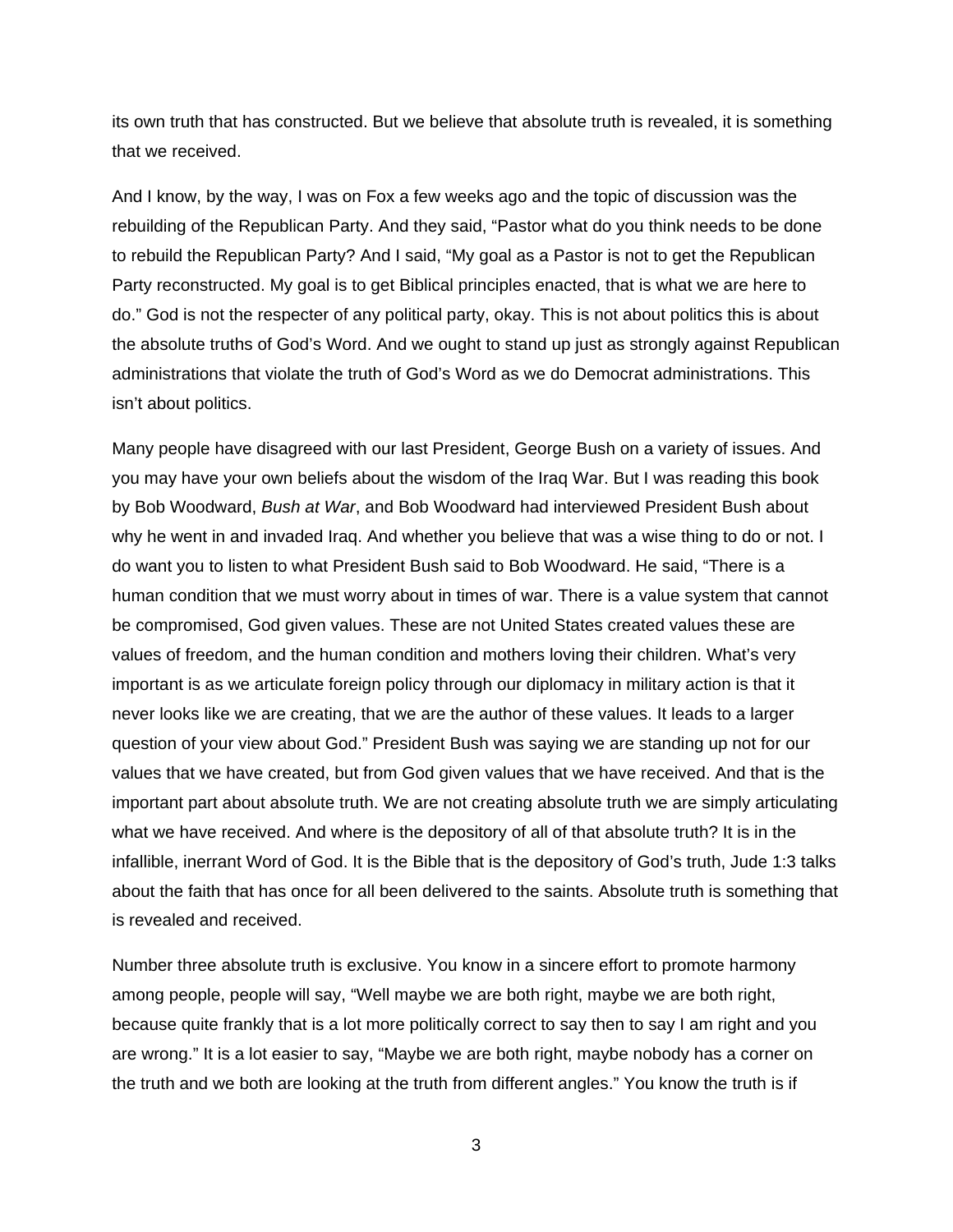there is absolute truth, then there has to be absolute wrong as well. And I think the reason we have such a hard time understanding and accepting that is; we have confused two terms, diversity, and pluralism.

Diversity is the recognition that there are many different belief systems out there. And we all accept diversity, we all realize that there are thousands of religions in the world. You know I like what G. Campbell Morgan said one time. Somebody asked him how do you explain all the thousands of religions in the world? He said, "There aren't thousands of religions in the world, there are only 2. All the other religions of the world are spelled D-O. Do this, Do this, do this, do this, do this, do this and you might earn your way to God. But there is only one religion Christianity that is spelled, D-O-N-E, done, it has all been done through Jesus Christ." But we recognize that there are lots of different belief systems out there, that is diversity. And were not trying to stop that, we are not trying to say in our country we're going to throw in jail anyone who doesn't believe like we are. That is diversity we allow for that, our country was founded on that.

But pluralism goes one step further and says, because there are a diversity of beliefs no one religion can claim to be truth. Pluralism says all ideas are equally valid. And yet any thinking person knows that can't be true. A person who accepts the notion of absolute truth must be willing to label some beliefs as wrong.

R.C. Sproul talks about the time he was watching the hearings on the television trying to confirm Clarence Thomas as a Supreme Court Justice. Remember he was accused by Anita Hill of sexual harassment. And R.C. Sproul said as he watched those hearings going on he really couldn't tell for sure who was telling the truth. But one thing he said was, "I knew they both couldn't be telling the truth." Somebody was telling the truth, somebody was lying.

And it is the same way when it comes to Christianity. Not all religions are telling the truth about God. For example let's take Christianity and Islam. Christianity says the only way to God is through faith in the Lord Jesus Christ and His work on the cross. Islam says that the way to God is through following the path of righteousness and this list of good deeds and if you do these things you will see Allah. Now the fact is, hang on with me here it is theoretically possible that both Christianity and Islam are wrong. Theoretically it is possible that both religions have it wrong. But it is impossible for both religions to be right. If Islam is right, that the way to God is through good works then Christianity is inherently wrong. But if Christianity is right, that Jesus Christ is the only way to God, then Islam is wrong. If we are going to be willing to stand for absolute truth we must believe that some things are absolutely wrong.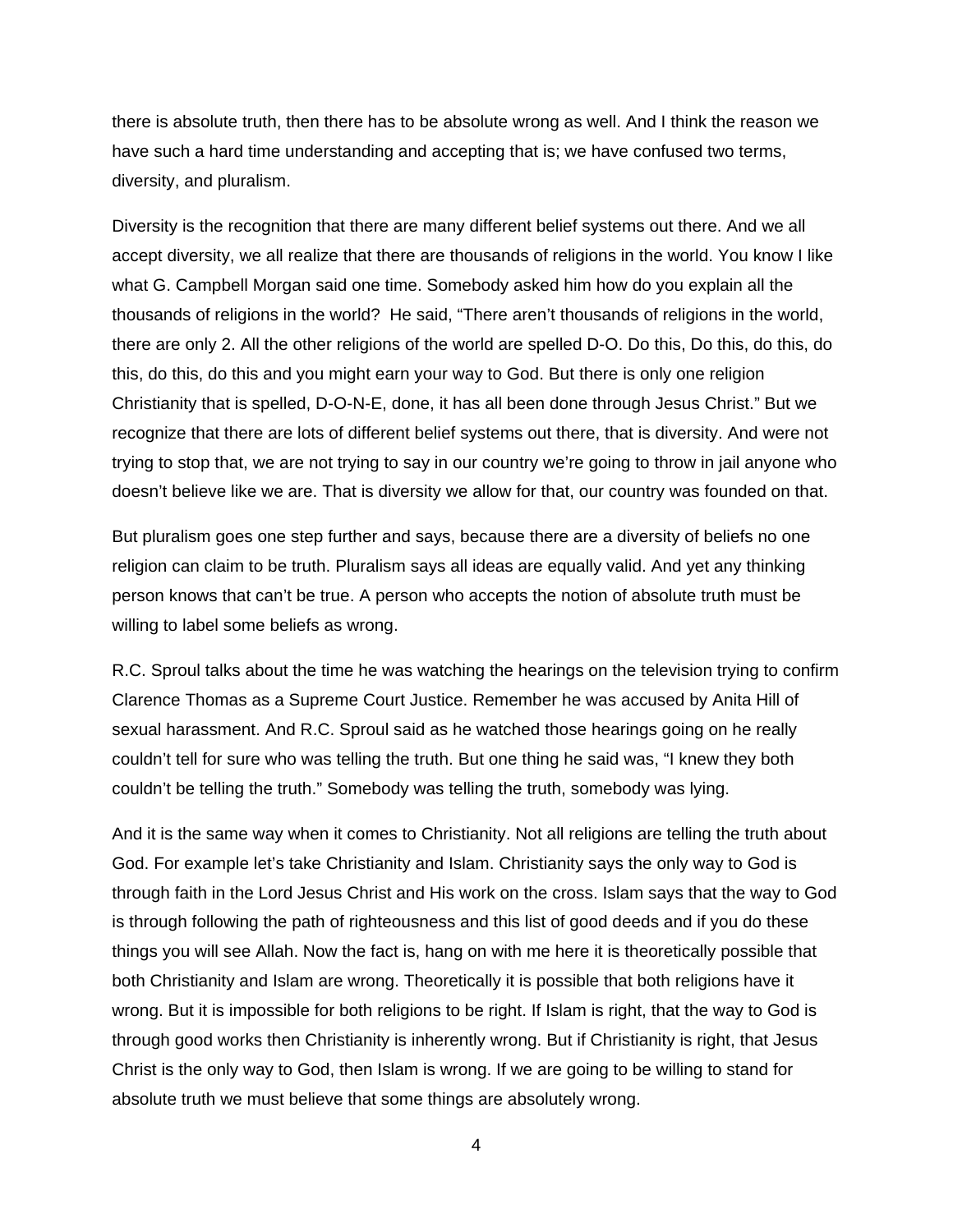Now I believe that there are some Christians quite frankly that have misused absolute truth. They have used it as an excuse to persecute, mistreat other people, and we are never advocating that. But just because some people have perverted this idea of absolute truth, the fact that some people have misused it should not force the rest of us into what somebody has called a forced neutrality in which we dare not say anything that might offend another person.

#### **Part 2**

**Dr. Reagan:** Welcome back to Christ in Prophecy. Another speaker at our conference on "Spiritual Apostasy in the End Times was Dr. Ron Carlson, the founder and director of Christian Ministries International, which is located in Minnetonka, Minnesota. Dr. Carlson has traveled extensively worldwide speaking on cults and world religions. We asked him to speak on the topic, "Are There Many Roads to God?" In the excerpt we are going to show you, he picks up where Pastor Jeffress left off, speaking about the uniqueness and exclusiveness of Christianity as the one and only road to God. Here now is Dr. Ron Carlson.

#### **Dr. Carlson Presentation**

**Dr. Carlson:** As we begin tonight I want us to think together concerning a world of religions. And what makes Jesus Christ so unique. I was speaking at the University of Vienna in Austria and a Graduate student raised his hand. He said, "Dr. Carlson let me ask you a question." He said, "Why are you Christians always sending missionaries overseas?" He said, "Why don't you just leave people alone?" He said, "Their happy they have their own society, their own culture, their own religion." He said, "Ultimately all roads lead to God." He said, "Why are you sending missionaries overseas?"

You know that is a good question to ask ourselves today. This ministry supports missions around the world. But have you every stopped to ask yourselves the question, "What is so unique about Jesus Christ, different from any religion that you do that?"

In 1980 I was working on the Cambodian border in Thailand at the time we had some 300,000 refugees caught in a no man's land. As you may remember after the Vietnam War we had what came to be called the killing fields of Cambodia. The Khmer Rouge, the Pol Pot Regime murdered nearly 2 million of their own people. In 1979 the Vietnamese invaded Cambodia and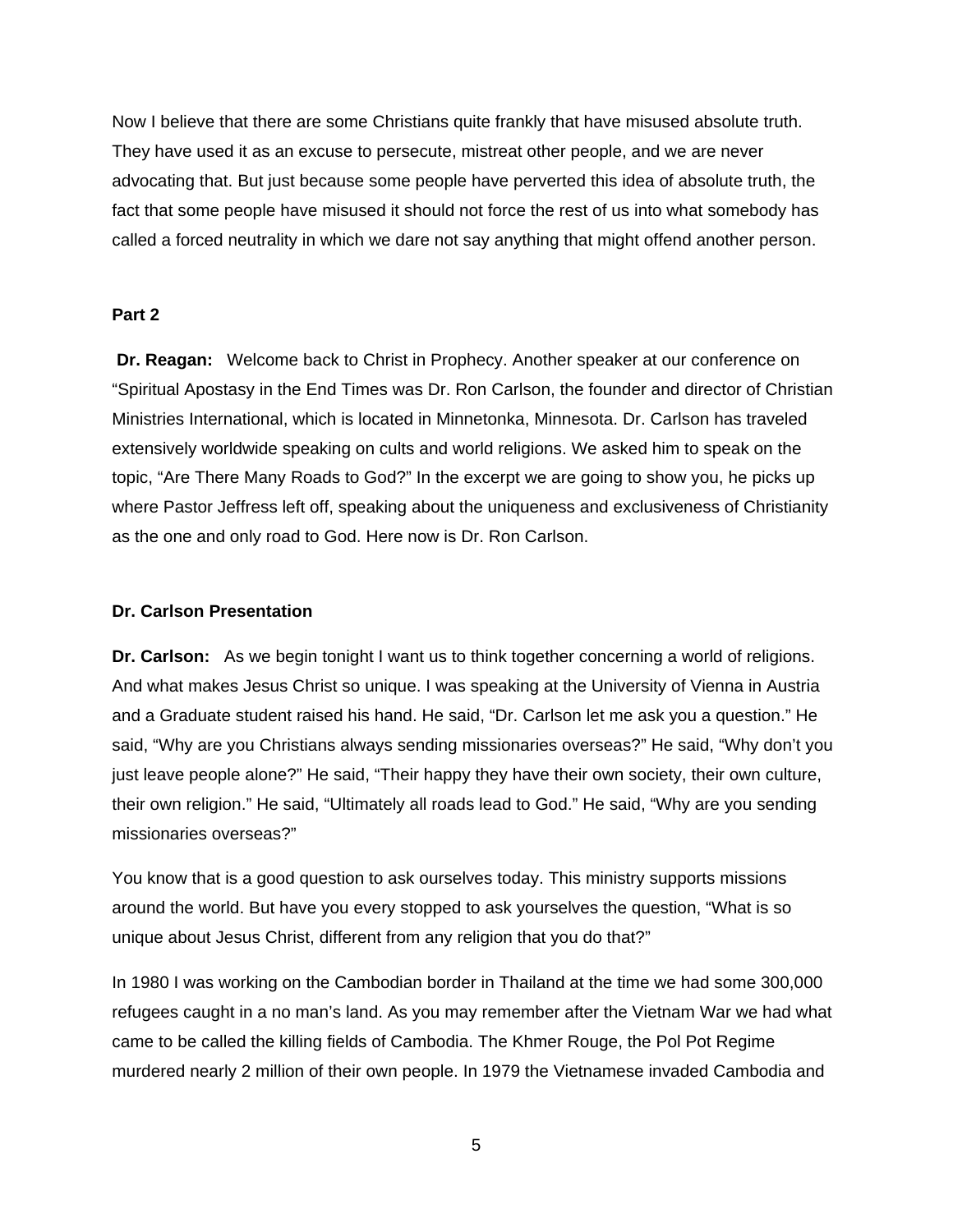many of the Cambodians who were left fled into Thailand but the Thai's did not want them in their country, and so 300,000 refugees were caught along the border.

I will never forget as I worked in those refugee camps that year, I began to notice something very interesting. I wish I could take all of you with me to see with your own eyes. Because here in this Buddhist country of Thailand, with Buddhist refugees coming from Cambodia and Laos I soon began to realize that there were no Buddhist in those refugee camps taking care of their Buddhist brothers. We had no Hindu's in those camps taking care of the people. There were no Muslims there taking care of the refugees. Certainly the Communist were not there, they were shelling us every day across the border. And if you could have been with me you would have seen something very interesting. That the only people there taking care of those 300,000 refuges, do you know who they were? They were all Christians and Christian mission organizations, Christian relief organizations like World Vision, and Food for the Hungry, and Christian World Relief and on and on.

I asked the man in charge of all the relief work in Thailand. I said, "Sir, explain something to me. I said, "Why, why in a Buddhist country with Buddhist refugees, are there no Buddhist here taking care of their Buddhist brothers?" And I will never forget the man who had lived in Thailand for 40 years he looked at me and he said, "Ron have you ever seen what Buddhism does to a nation or a people?" He said, "Buddha taught that each man is to be an island unto himself. Buddha said if someone is suffering that is their karma and you are not to interfere with another person's karma because they are purging themselves through suffering and reincarnation. Buddha said you are to be an island unto yourself." He said, "Ron the only people that have a reason to be here today taking care of these refugees are Christians who understand the value of human life. These people are so valuable, created in the very image of God. So valuable that Jesus Christ died for each and every one of us. He said, "You find that value of human life in no other religion, no other philosophy but Jesus Christ." Dr. A.W. Tozer in his classic work, *The Knowledge of the Holy*, makes this statement in the introduction, he says, "That the history of mankind will positively demonstrate that no society or people has ever risen above its religion." And he said, "Man's history will show that no religion is ever greater then it's concept of God." What Dr. Tozer was saying was this; that what a person thinks about God, what your concept of God is tonight, will directly determine how you live, in regards to your value of human individuals, your bases of mortality, even your standard of living.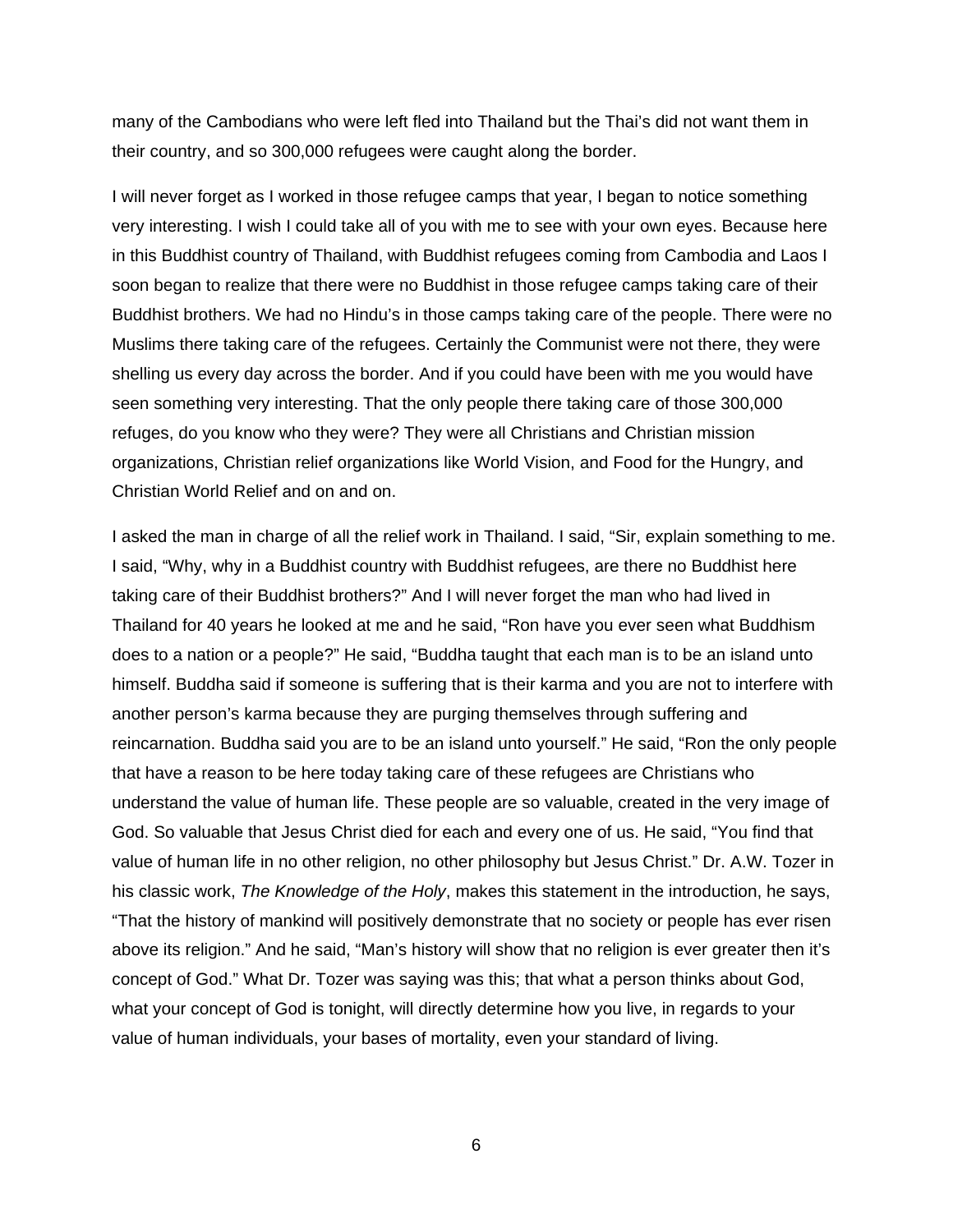You know if I could take you with me around the world this evening we could quickly discover what a person's religion and concept of God produces in everyday life and what is so unique about Jesus Christ. If we were to go for example to that great subcontinent of Asia the country of India, do you know in India this evening, just think about this folks do you know there are more people in India then in all of Africa, South America, and Australia combined? Did you know those three continents put together do not have as many people as the nation of India over one, thousand, million people in India tonight? Now in India the basic religion is known as what? It is known as Hinduism.

And Hinduism the basic concept of God is what is known as monism or pantheism. Now in Hinduism they teach that everything in the universe is God. They say that the stars are God, the clouds are God, the trees are God, the dirt is God, your God, I'm God, everything is God and God by definition is impersonal. Now I want you to think with me this evening. Dr. Tozer says, "What a person thinks about God will determine how they live." If everything is God and God is impersonal, if the dirt is God, and you are God what do you become equal with? One of the problems in India has always been this, that Hinduism has never been able to raise the level of nature to the level of men and women. But it always ends up devaluing men and women to the level of nature.

During the war with Bangladesh, refugees were flooding into Kathmandu, Nepal. Nepal which is the only official Hindu country in the world. And they asked the foreign minister of Nepal, they said, "Sir, why are you not caring for these refugees flooding into your country?" His reply which was recorded in the United Nations Journal was simply this; he said quote, he said, "What reason on earth do we have to care for these people? What reason on Earth, if they are all equal with dirt?"

The United Nations reported that last year India grew enough grain to feed its entire population and to export. But the United Nations also reported that last year between one-fourth and onethird of India's grain crop was eaten by rats. In fact you may of seen the Discovery Channel program last fall on the rats of India in which they now estimate that there are three times more rats in India then the population nearly 3 billion rats, not mice, rats, which last year consumed nearly a third of their grain crop. But as they pointed out because of their religion, and their concept of God they will not kill the rats because it might be somebody's reincarnated uncle, or aunt. So sadly many of the children starved to death on the streets.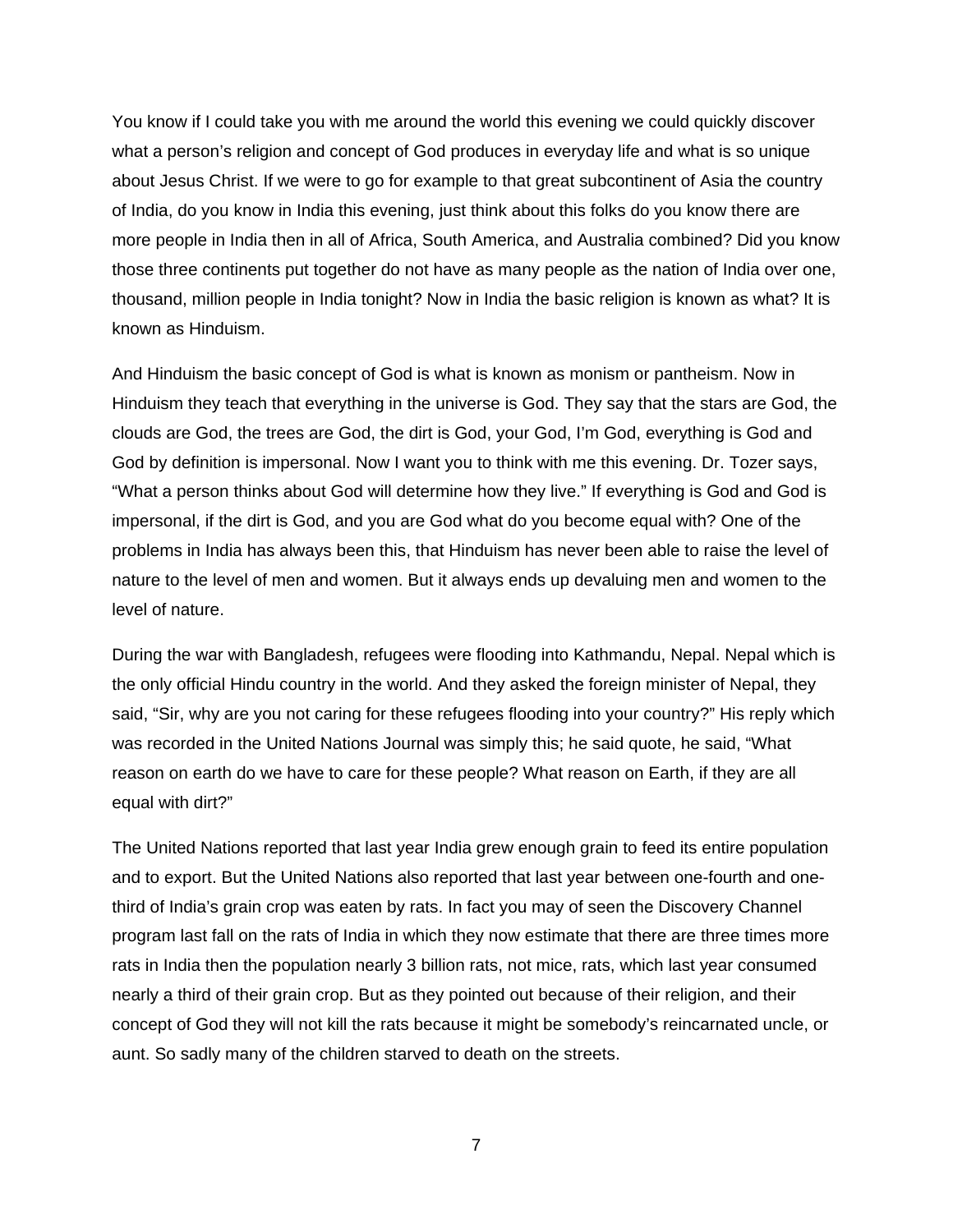You see friends as you go around the world you quickly discover that most of the world's problems tonight are not simply economic, or technological, but they in fact are basic spiritual problems based upon what a person believes about God. The ultimate goal in India is to achieve a spiritual transcendence where one finally osmosis and merges into this impersonal universe they call God.

I was speaking in Kuala Porim, Malaysia and you can go just north of the capital of Malaysia to the famous spot, Two Caves. And I watched as the Hindus would go into their meditative trance, and then the Hindus would take these sharp skewers, they are like sharp knitting needles about 12 inches long, and I watched as they would first take their tongues and they would pull out their tongues as far as they could, and then they would jab the knitting needle down through the middle of their tongues so they could not pull it back into their mouth. I then watch as they take another sharp skewer and they'll jab it through their jaw and they will pull it out through the other side. Then I watched as they took long metal polls, 3-4 feet long with big fishing hooks on the end and they'll dig these into their flesh on the front and on the back of their bodies. And as the weight of these metal poles tear their flesh, the Hindus are then required to climb 272 steps up to the Batu Caves where they go in and bow down and worship the idol of the python the serpent the snake seeking to gain penance and forgiveness, so that somehow they might become part of this impersonal universe which they call God. But friends as I always share with them you need to understand that an impersonal universe never loved or cared about anyone. Please understand only a personal Creator loves and cares for His creation.

We could go this evening to the Middle East to North Africa we find there the basic religion know as Islam. Islam is the religion Muslims or Moslems are the people. Mohammed is their prophet, Allah is their God. In the Koran which is their holy book, the Koran tells us that God has 99 names and if you were to go this evening to Riyadh or Damascus, go to Cairo, Baghdad, you will see many of the Moslem men walking down the street, they will carry with them a string of 33 beads you often see this on the news. They will either have it in their hand or in their pocket. A Moslem man will go through that string of 33 beads 3 times each day, naming off the 99 names for God that are found in the Koran. Now what is interesting about those 99 names most of them are adjectives, is that not one of those names is a god that is a god of love. Nowhere in the Koran does it say that god is our heavenly father. Rather what you find in Islam is they say that God is a god of sheer power who wills and determines everything that happens on earth, man has no free choice. And this concept of god produces today a grave fatalistic outlook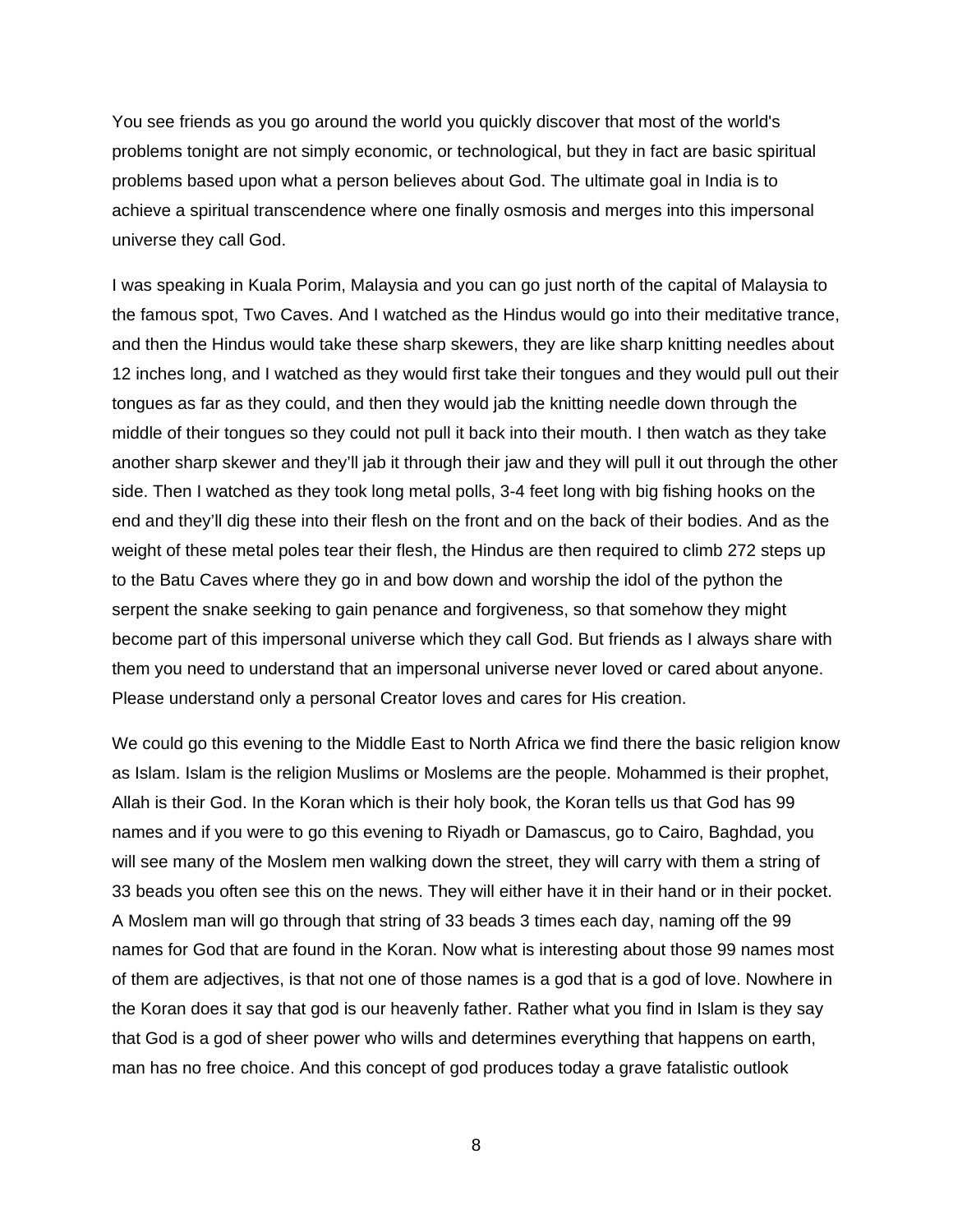throughout the Middle East, fatalism dominates everything. You hear the Moslem repeatedly say, "Allah wills whatever Allah wills, man has no choice."

I lived and studied for 2 years in the Middle East. When I was a student at Jerusalem University College in Israel I spent almost every weekend in the Gaza Strip with my Palestinian friends. I will never forget one weekend I was in a Palestinian village up in the hills up above Gaza. And Saturday morning I went down the creek to get drinking water for the family I was staying with. I will never forget here was a man going to the bathroom in the creek and about 5 yards down the creek another man was getting drinking water for his family. And I said to the man, "Sir, don't you know you will get dysentery or hepatitis, ameba, typhoid, cholera you know something." And with that fatalistic stare which is so common in the Middle East the man looked up to me and said, "Whatever Allah wills, if I get sick it is Allah's will, if I die it is Allah's will, Allah determines everything, man has no choice."

 I was speaking in Eritrea in Northern Ethiopia just before the Civil War broke out between Somalia and Sudan there. And Asmara the capital some of the worst poverty I had ever seen in the world, a Muslim capital, no sanitation, human waste lying in the streets, children playing in it. Four or five flies sucking at the mucus of their eyes, children are so used to it they don't even brush the flies away any longer. And you say to the Muslim why don't you clean it up, they say why should we Allah wills and determines everything man has no choice.

When a Moslem prays, you know he prays five times a day facing Mecca in Saudi Arabia. Now the reason a Moslem prays five times a day facing Mecca is not only to show his allegiance to Arabia but you see in Islam they say that man was not born with sin but man is just merely forgetful. And so a Moslem will pray five times a day to help him remember to do the laws and commands of Allah. You see in Islam a Moslem cannot know God in a personal relationship. In Islam they say that God is so transcended, so far removed that a Moslem can never know God personally. For the Moslem he is told he can only know the laws of God, the commands of God that have been given through the prophets but he cannot know God himself. That's why if you ever hear a Moslem pray in the Mosque on Friday or in daily prayers they always pray the same words. The Moslem will always pray, "God have mercy on me." Now the reason a Moslem will pray for mercy 5 times a days is because he does not know the grace of God. A Moslem does not know that God is our heavenly Father who loves us, who has provided a Savior for man's sin. For the Moslem he is told in the Koran that on the Day of Judgment Allah is going to weigh his good and bad deeds in a balancing scale. But he is never quite sure he is doing enough